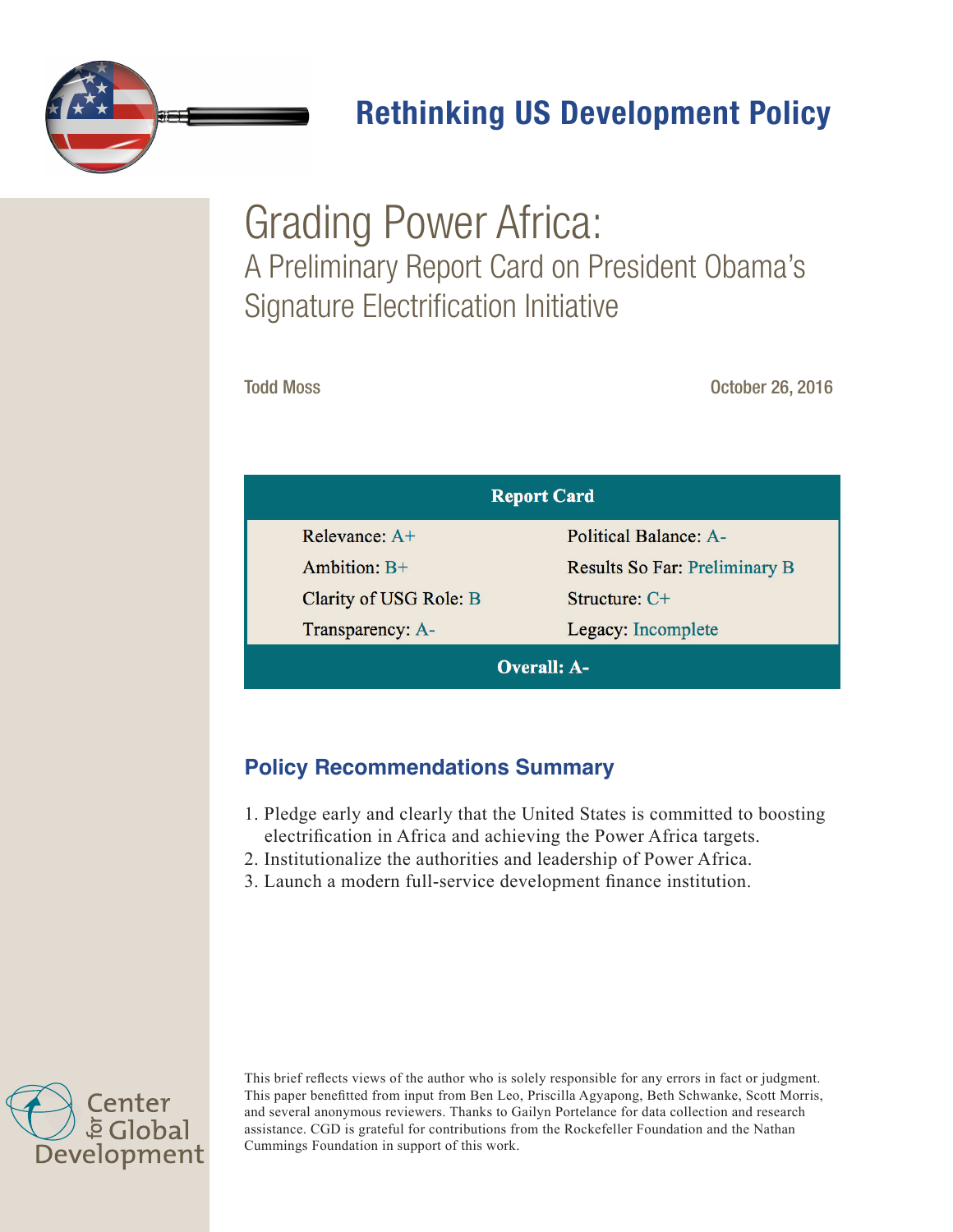#### **Introduction**

*Power Africa* has the potential to be transformative for millions of poor people and be the single biggest legacy in Africa for President Barack Obama. Launched in June 2013 by the President while he was in Tanzania, observers now have roughly three years to reflect on the initiative: on what's progressing well, what's not, and where future risks may lie. The Center for Global Development, an independent think tank, has been closely watching *Power Africa* along multiple dimensions. While it is still too early to provide a complete analysis of outcomes, this report card provides a timely assessment at the close of this administration and an input to the next one. While the judgments of *Power Africa* are largely positive, the coming months will be crucial to keeping the effort on a positive trajectory.

#### **Relevance to US Development and Foreign Policy Objectives: A+**

- $\checkmark$  All African countries currently face energy gaps and nearly all have prioritized power sector development.
- $\checkmark$  Lack of energy access has harmful effects that cut across all aspects of development, including education, health, women's rights, and job creation.
- $\checkmark$  Cost and reliability of electricity is among the very top constraints to business growth in Africa.
- $\checkmark$  African partners specifically request US investment and assistance in the power sector, both for economic and national security reasons.
- $\checkmark$  The US has significant technological, commercial, and financial capabilities that can be deployed to expand energy generation and access.
- $\checkmark$  Public policy to promote electrification has been a foundation of poverty reduction and economic growth in the US and other now-rich nations.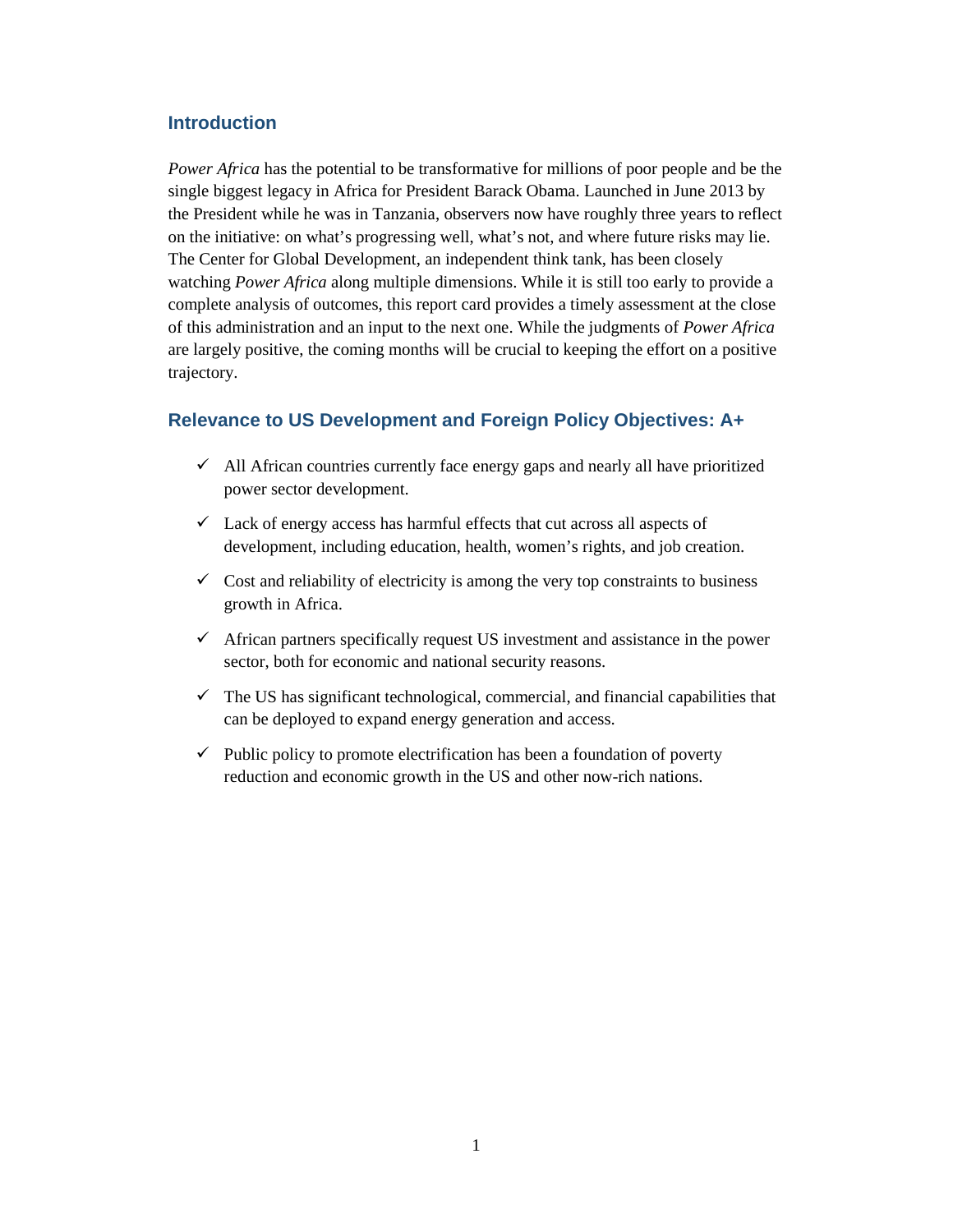#### **Ambition Relative to the Possible: B+**

- Power Africa has clear and specific targets with an explicit deadline for both new generation and new connections. Each are stretch goals from the current trajectory.
- $\checkmark$  The target of 30,000 MW of new power generation by 2030 would represent a one-third increase over the continent's 90,000 MW of installed capacity [at the](https://www.iea.org/publications/freepublications/publication/WEO2014_AfricaEnergyOutlook.pdf)  time of *[Power Africa](https://www.iea.org/publications/freepublications/publication/WEO2014_AfricaEnergyOutlook.pdf)*'s launch. The target is trackable, achievable with resources and effort, and would make a major contribution to unmet demand.
- The goal of 60 million new connections by 2030 is more difficult to track as measurement is inherently complicated. This target may also be unrealistically high. If most new connections are to households (and an average household has five people), this would imply reaching 300 million people for the first time, or nearly half of the total number of Africans living without energy access.

#### **Clarity of US Government Role: B**

- *Power Africa* is deploying an array of [public policy tools](https://www.usaid.gov/sites/default/files/documents/1860/Power-Africa-Toolbox-June-2016.pdf) across twelve agencies: debt finance, targeted grants, risk guarantees, insurance, analytical capacity, diplomatic effort, convening power, and technical, legal, and transaction assistance.
- $\checkmark$  With over 100 private sector partners, the effort is focused most strongly on leveraging private capital and ensuring that power sector investments are commercially sustainable. These are both appropriate. *Power Africa* has successfully encouraged other public and private actors to engage in the power sector, both through direct exhortation and through demonstration effects. Several other donors have followed suit with some kind of power sector initiative, a trend that the White House can take substantial credit for inciting.
- Claims of \$40 billion in new private sector commitments and \$12 billion in other non-US public partners are impressive headline figures. Much of this capital was, of course, planned or under late stage consideration prior to the instigation of *Power Africa*, so the true amount of new leverage is likely far less. Actual investments will also have to be closely watched.
- There is risk of confusion around attributing projects as *Power Africa* transactions, especially where the assistance of one or more US agencies is relatively minor and, arguably, not clearly decisive. To date, the *Power Africa* team has been laudably transparent about this, largely balancing the competing demands for clarity and quick results with a humility of what the US Government brings to the table.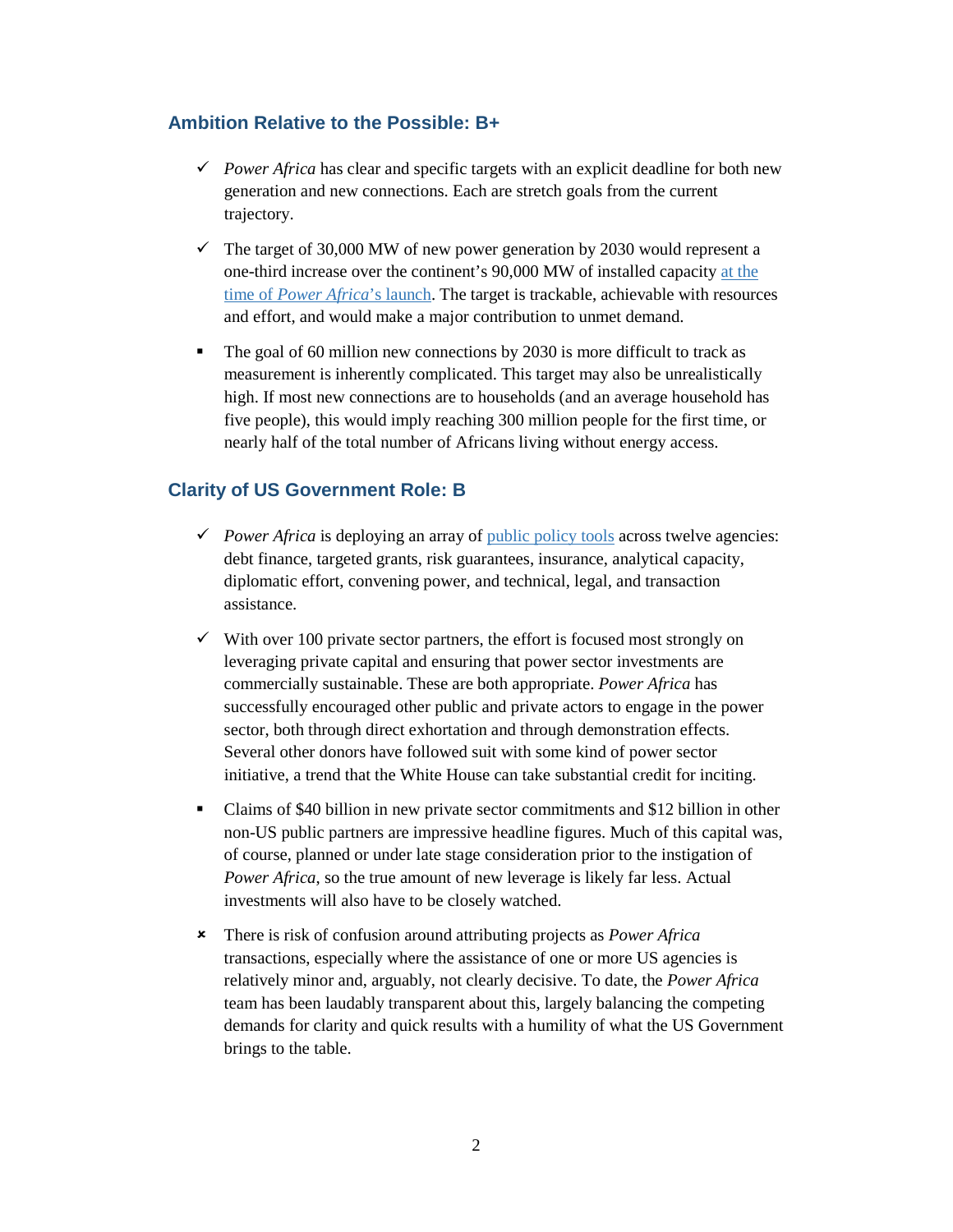## **Transparency: A-**

- *Power Africa* has shown an extraordinary level of transparency in its activities and a refreshing candor over some of the methodological issues it faces in tracking and measuring progress.
- $\checkmark$  The [Roadmap,](https://www.usaid.gov/powerafrica/roadmap) released in May 2016, is a model of clarity and [comprehensiveness.](http://www.cgdev.org/blog/congress-passes-electrify-africa-act-finally)
- $\checkmark$  The online [Power Africa Tracking Tool \(PATT\)](https://www.usaid.gov/power-africa/newsletter/jan2016/powerafrica-tracking-tool) is a mobile app and web portal that allows the public to access regularly-updated data on qualified power transactions, including a summary of project stages, location, fuel type, total project cost, installed capacity, and agencies involved.
- The PATT data still provides an incomplete picture of *Power Africa*'s progress. More precise data on project stage, US financial contributions, and information on the specific activities of different agencies would all be useful. The data could be much clearer in explaining where US Government support is minimal (i.e., a single advisor assessing a potential transaction) versus a major role in making a power project reach completion.
- New household and business connections data are not yet available.

### **Political Balance: A-**

- $\checkmark$  The initiative has broad bipartisan support, as evidenced by unanimous passage of the [Electrify Africa Act](https://www.govtrack.us/congress/bills/114/s2152) in February 2016.
- The Administration could have done a better job in gaining Congressional support early on, but now seems to have secured a large and diverse, if likely thin, support base for the effort.
- *Power Africa* has found a pragmatic and appropriate balance between the fossil fuel lobby and the renewables lobby. The actual portfolio of transactions supports a country- and demand-driven mix of project sizes, fuel types, on- versus offgrid, and experimental versus proven models (See Figure 1).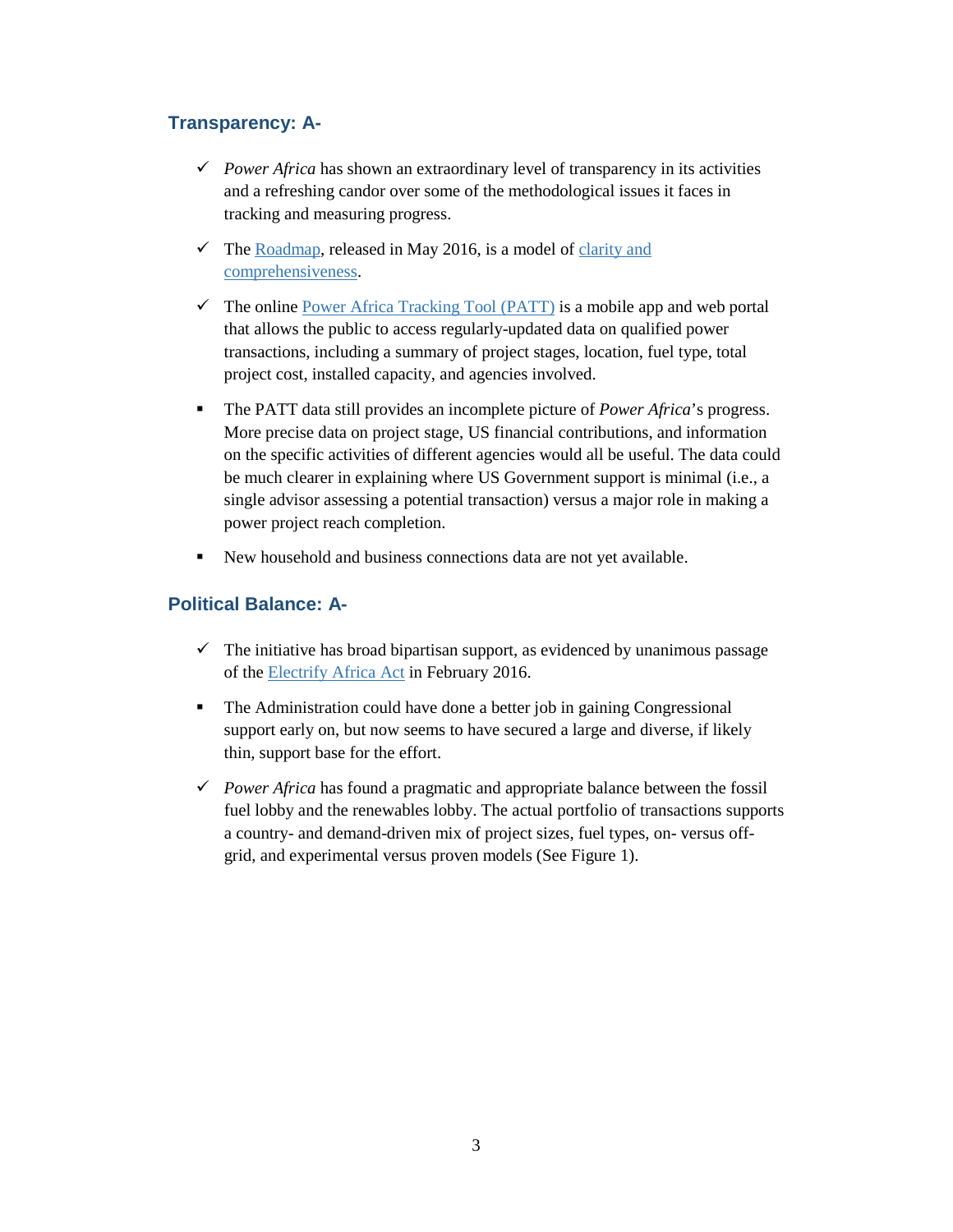

#### **Figure 1: Power Africa Tracked Transactions**

#### **Results So Far: Preliminary B**

- **Press coverage of** *Power Africa* has occasionally and prematurely complained of [slow progress](https://www.ft.com/content/96dac28a-49c9-11e6-8d68-72e9211e86ab) in bringing new generation online. New large-scale power plants, especially in high-risk markets like those targeted in this initiative, are never quick or uncomplicated. *Power Africa*'s early initiatives provided late stage support to a few large complex projects that have since faced delays, such as [Azura-Edo in Nigeria.](http://www.institutionalinvestor.com/article/3557533/banking-and-capital-markets-emerging-markets/is-new-nigerian-power-plant-a-template-for-lighting-up-africa.html#/.V-QqPZgrJN0) Investment climate downturns, like the [foreign exchange](http://www.economist.com/news/middle-east-and-africa/21689584-cheap-oil-causing-currency-crisis-nigeria-banning-imports-no)  [crisis](http://www.economist.com/news/middle-east-and-africa/21689584-cheap-oil-causing-currency-crisis-nigeria-banning-imports-no) in Nigeria or [parliamentary wrangling](http://www.myjoyonline.com/opinion/2013/october-3rd/8-months-of-court-wrangling-and-the-npp-in-parliament.php) in Ghana, have also severely affected the power sector. Blaming *Power Africa* for these holdups is misplaced and simplistic at this stage.
- $\checkmark$  Instead, the portfolio pipeline appears diverse and promising. According to the latest data in the PATT, *Power Africa* is tracking 297 projects in 28 countries with a potential total of 27,044 MW of new installed capacity. There are still 14 years to reach the 30,000 MW goal. So at first glance, this appears to be a healthy and diverse pipeline, already approaching 90% of the goal.
- Only about 400 MW of new greenfield projects are online so far and only about 4,600 MW of this portfolio have reached financial close. Many tracked projects, such as high-risk hydroelectric dams in places like Guinea (3,843 MW in 35 separate projects), may never reach completion. In that sense, the 27,044 MW portfolio could be interpreted as an overly optimistic upper bound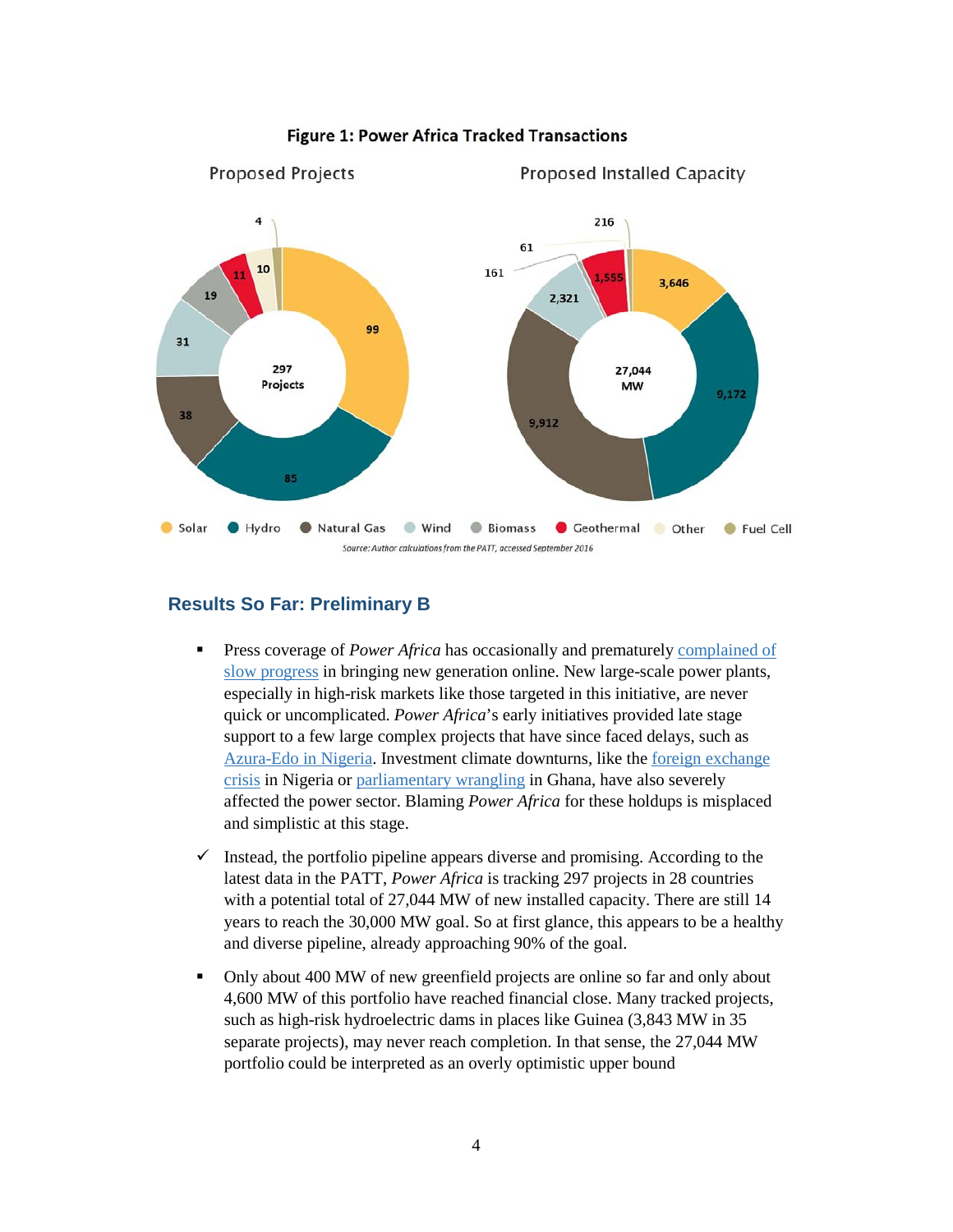- $\checkmark$  The PATT data is almost certainly *undercounting* the true pipeline. The PATT lists only one Millennium Challenge Corporation project, an 88 MW hydro project in Liberia. However, the MCC has over \$1 billion in investments in the power sectors of Malawi, Ghana, Sierra Leone, and Benin. Similarly, the PATT lists Treasury as providing support for just one project, and Commerce as providing support for two projects.
- The US Export Import Bank was initially supposed to provide \$5 billion in total financing for Power Africa, the vast bulk of the public sector pledge. To date, however, Ex-Im has supported just one 100 MW solar project in South Africa. While the original Ex-Im target was [always unrealistic,](http://www.cgdev.org/blog/why-ex-im-can%E2%80%99t-be-financing-cornerstone-power-africa) the agency's tools (trade finance strictly tied to US exporters) and mandate (boost US jobs) are not ideally suited for *Power Africa*. Moreover, the agency was non-operational for part of the period in question after Congress allowed the bank's authorization to expire in June 2015. The uncertainty over Ex-Im created a huge incentive for power developers to seek suppliers in Asia and Europe. While the hol[d has been](https://www.bloomberg.com/quicktake/u-s-export-import-bank) [formally](https://www.bloomberg.com/quicktake/u-s-export-import-bank) lifted, Ex-Im still does not have a board quorum that is required to allow it to approve any transactions above \$10 million.
- $\checkmark$  More importantly than the list of specific early projects, power sector growth is not expected to be linear and there is plenty of time to develop new projects ahead of the 2030 deadline. The *Power Africa* team has deliberately chosen to take a longer view of sector transformation, which implies a slower initial start. The team, commendably, has *not* opted to only prioritize quick, low-cost, lowimpact projects that require a minimal lift, like solar lamp distribution.

|              | <b>Proposed</b>     | <b>Proposed Installed</b> |          |                      |         |
|--------------|---------------------|---------------------------|----------|----------------------|---------|
|              | <b>Transactions</b> | % Total                   |          | <b>Capacity (MW)</b> | % Total |
| Nigeria      | 44                  | 15%                       | Nigeria  | 6577                 | 24%     |
| Guinea       | 36                  | 12%                       | Ethiopia | 3920                 | 14%     |
| Tanzania     | 30                  | 10%                       | Guinea   | 3893                 | 14%     |
| Kenya        | 29                  | 10%                       | Ghana    | 2736                 | 10%     |
| South Africa | 25                  | 8%                        | Tanzania | 1917                 | 7%      |

#### **Table 1: Top Five Countries in Power Africa**

*Source: Author calculations from the PATT, accessed September 2016*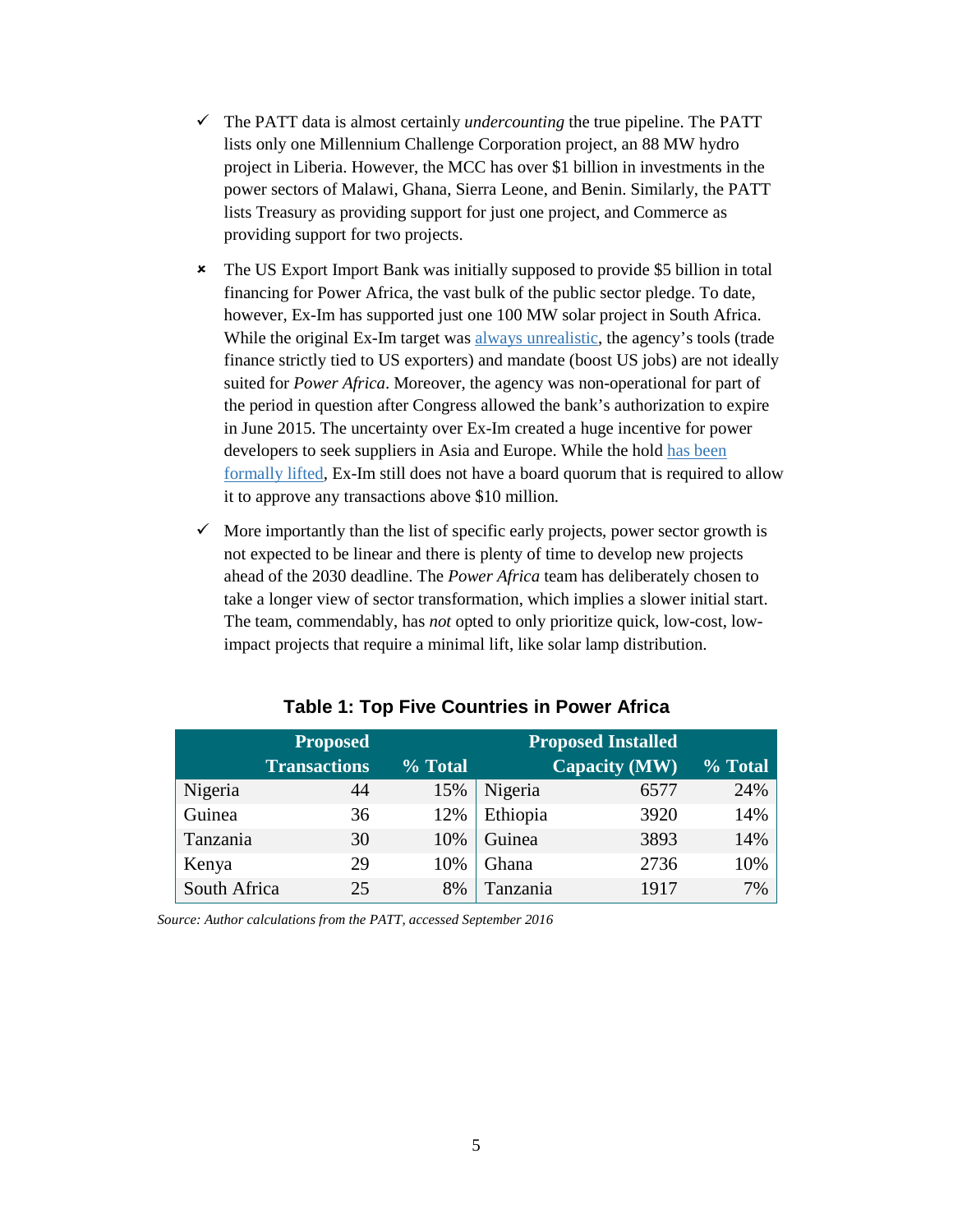#### **Structure: C+**

- **\*** The downside of ad hoc collaboration involving twelve federal agencies is a high risk of confusion, incoherence, and infighting over time. Other White House efforts have suffered from these maladies, such as the [Global Health Initiative,](https://www.whitehouse.gov/sites/default/files/Global_Health_Fact_Sheet.pdf) which was launched as a \$63 billion multi-agency initiative and was then [abandoned before the end of the first Obama term.](http://www.cgdev.org/blog/failure-launch-post-mortem-ghi-10)
- Reports from multiple agencies suggest that *Power Africa* is functioning far better than might be expected given the complex nature of the effort and the competing bureaucratic interests. White House staff played a strong coordinating role in the early days of the initiative. The *Power Africa* team at USAID is considered highly capable and has, at least so far, managed to avoid the worst dynamics of interagency non-cooperation.
- $\checkmark$  The Overseas Private Investment Corporation (OPIC) has done much of the heavy financial lifting. According to the PATT and CGD's *OPIC [scraped](http://www.cgdev.org/blog/there-wasnt-decent-opic-database-so-we-spent-months-making-one)  portfolio* [database,](http://www.cgdev.org/blog/there-wasnt-decent-opic-database-so-we-spent-months-making-one) OPIC has invested at least \$1.7 billion in 17 *Power Africa*  projects (see Annex), and provided additional financial assistance to more projects through the US [Africa Clean Energy Finance \(ACEF\) initiative](https://www.opic.gov/sites/default/files/files/ACEF%20One-Pager%2005%2021%202013%20final.pdf) and other initiatives. Despite these successes, OPIC could be doing significantly more if it were given additional flexibilities and capabilities worthy of the United States' development finance institution, such as being able to work with local African companies or investing via equity.
- Leadership transitions at all the relevant agencies remain a significant risk for future cooperation.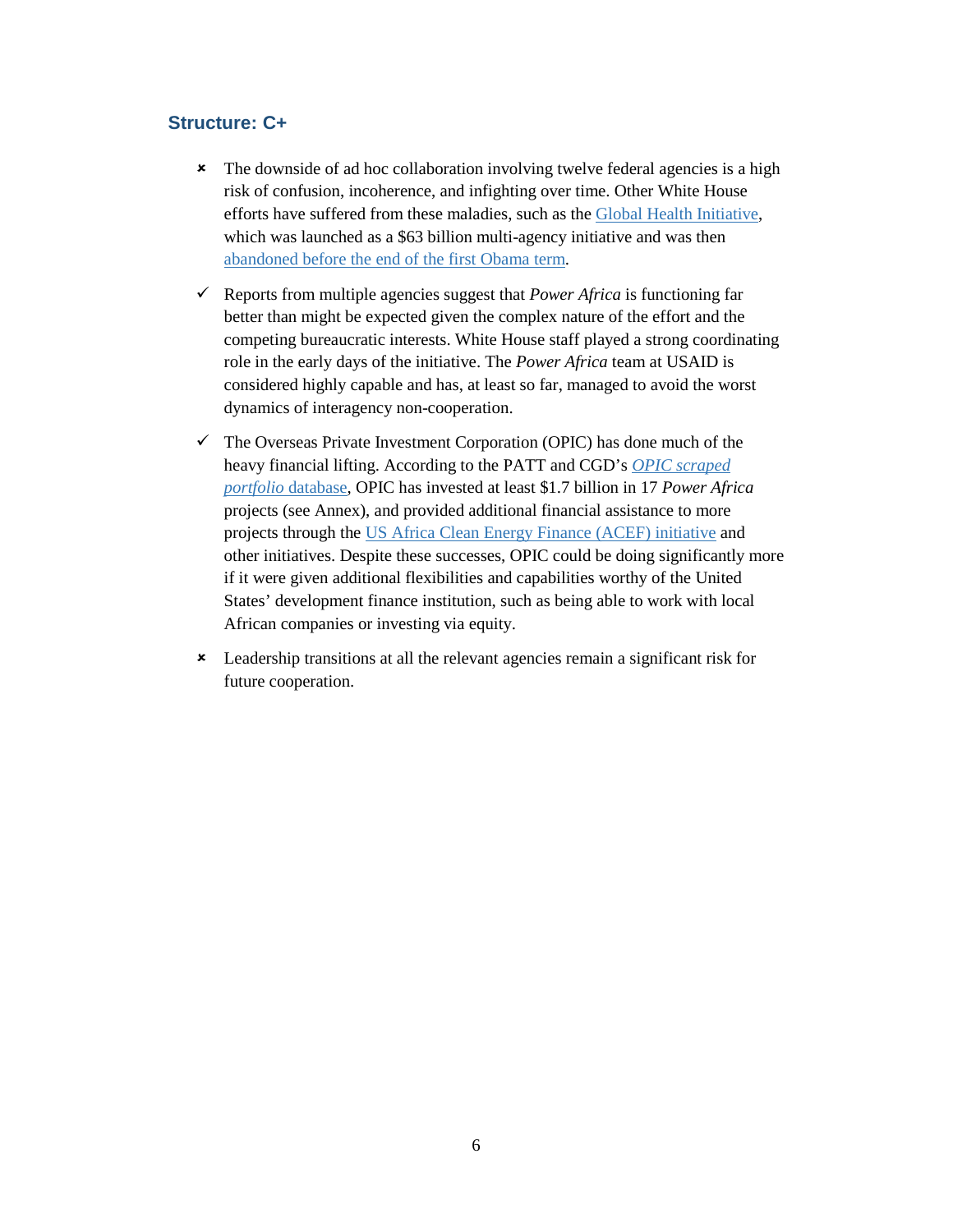|              |                             | <b>Potential Installed</b> |
|--------------|-----------------------------|----------------------------|
|              | <b>Transactions</b>         | <b>Capacity (MW)</b>       |
| <b>USAID</b> | 167                         | 21,816                     |
| <b>OPIC</b>  | 29                          | 1,776                      |
| <b>USTDA</b> | 15                          | 788                        |
| <b>EXIM</b>  |                             | 100                        |
| <b>MCC</b>   |                             | 88                         |
| Treasury     | 1                           | 310                        |
| Commerce     | $\mathcal{D}_{\mathcal{L}}$ | 175                        |
| <b>USADF</b> |                             |                            |

#### **Table 2: Power Africa by US Agency, 2013-16**

*Source: Author calculations from the PATT, accessed September 2016*

*Notes: This is based solely on data in the PATT and may differ with data collected by each agency of its own activities. The PATT is a work in progress and data quality is expected to improve over time. As noted above in the Transparency section, USAID transactions counted here may include projects where support is minimal or at a very preliminary stage. The \$30m US-ACEF i[s funded by the Department of State](http://www.state.gov/r/pa/prs/ps/2014/230393.htm) but implemented by USTDA and OPIC so counted here in those agency totals. Capacity figures involve some double counting where projects involve multiple agencies.* 

#### **Legacy: Incomplete**

- Power Africa has the potential to be President Obama's Africa policy legacy if it lives beyond his administration and achieves its stated goals. Among the reasons that President George W. Bush's PEPFAR has endured and is today viewed as a tremendous success are: (a) strong bipartisan support; (b) clear and measurable objectives; (c) a powerful champion to centralize budget authority and enforce the President's wishes within the interagency; and (d) a high-profile commitment from the White House that fighting AIDS is a US policy priority. As argued above, *Power Africa* has established the first two conditions.
- So far, *Power Africa* falls short on securing a sustained senior-level White House champion. Its original West Wing architects have all moved to new positions. USAID's *Power Africa* team is highly capable as coordinator and aggregator, but still lacks the formalized levers to force other agencies to act. *Power Africa*'s chosen structure, deliberately designed without an institutional home and a coordinator housed within USAID, is currently working but poses significant vulnerabilities for the future. Without a strong advocate with direct access to the President, much of the momentum could be lost in a new administration with a new leadership team and new heads of every federal agency.
- The priorities of the next President are also a major question. Every White House will set its own agenda, and history suggests that continuing a predecessor's initiatives is highly unattractive. Will *Power Africa*, and its 2030 goals, survive through the next administration?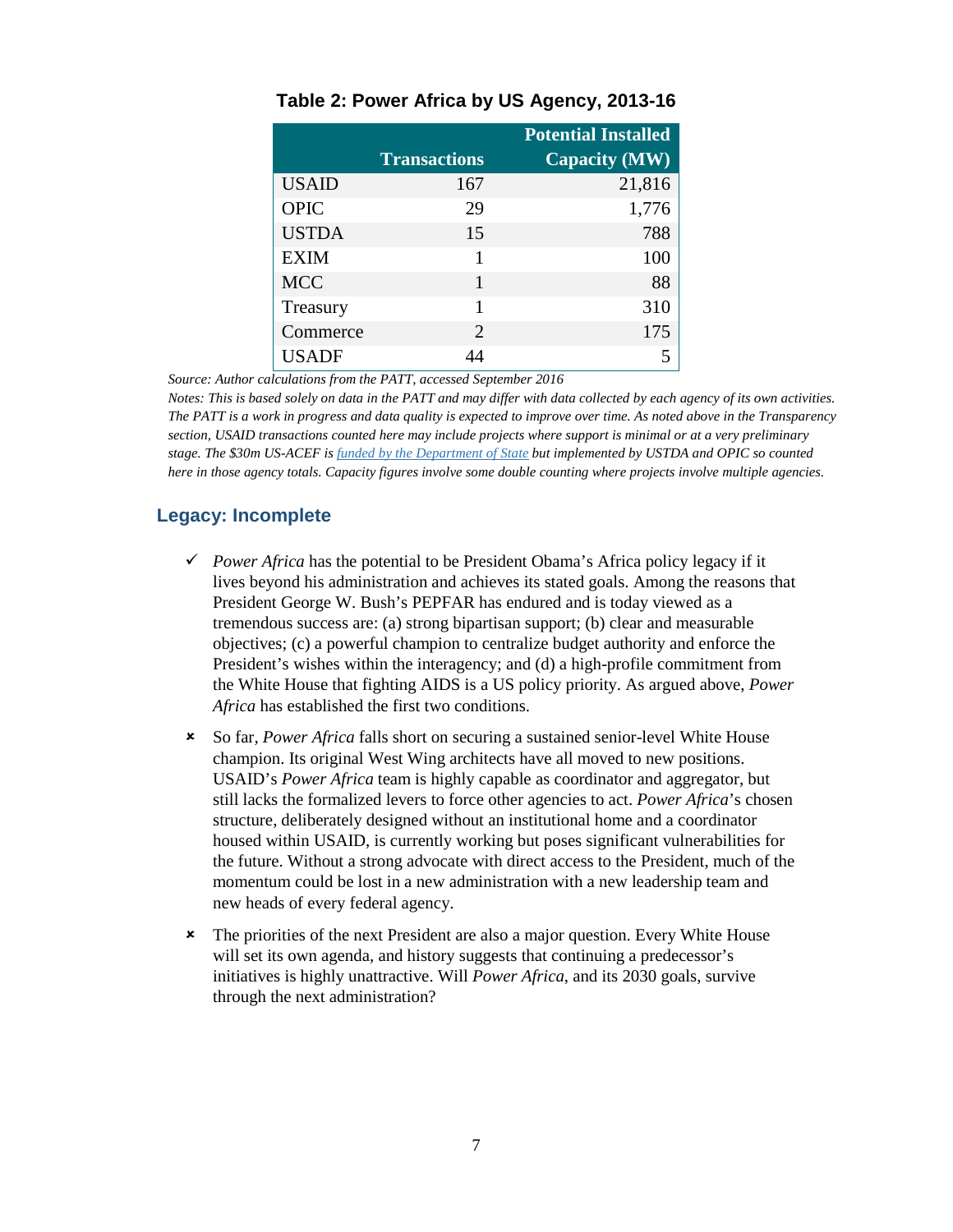#### **Conclusion: Overall Power Africa: A-**

*Power Africa* has the potential to be the most transformational and significant Africafocused initiative of President Obama's tenure. Unlike many of the administration's other signature development efforts, *Power Africa* has clear and achievable goals, alongside a reasonable roadmap for reaching its targets. It is off to a promising start. To reach its objectives, however, will require continued US commitment over a sustained period of time. To fulfill its potential, the next administration should:

- 1. **Pledge early and clearly that the United States is committed to boosting electrification in Africa and achieving the Power Africa targets.** This would include a clear public statement within the first 100 days and full funding in the new administration's first budget.
- 2. **Institutionalize the authorities and leadership of Power Africa.** The new President should quickly staff the senior leadership positions at OPIC and USAID and task a senior National Security Council staff member to rally the interagency and ensure no momentum is lost during the transition. Ideally, a new structure and lines of authority would (a) appoint a politically-empowered White House official (at least at the Deputy National Security Advisor level) to carry the mission forward and engage with external partners, (b) continue the vital role of USAID as the lead on technical assistance and data collection, and (c) designate OPIC as the lead agency on financing for power.
- 3. **Launch a modern full-service development finance institution**. At a minimum, OPIC should be bolstered with new authorities and staff, especially deal teams and field staff beyond the current three based on the continent. Even better, the administration should work with Congress to relaunch OPIC as a modern full-service self-financing US [Development Finance Corporation.](http://www.cgdev.org/publication/bringing-us-development-finance-21st-century-proposal-self-sustaining-full-service-usdfc)